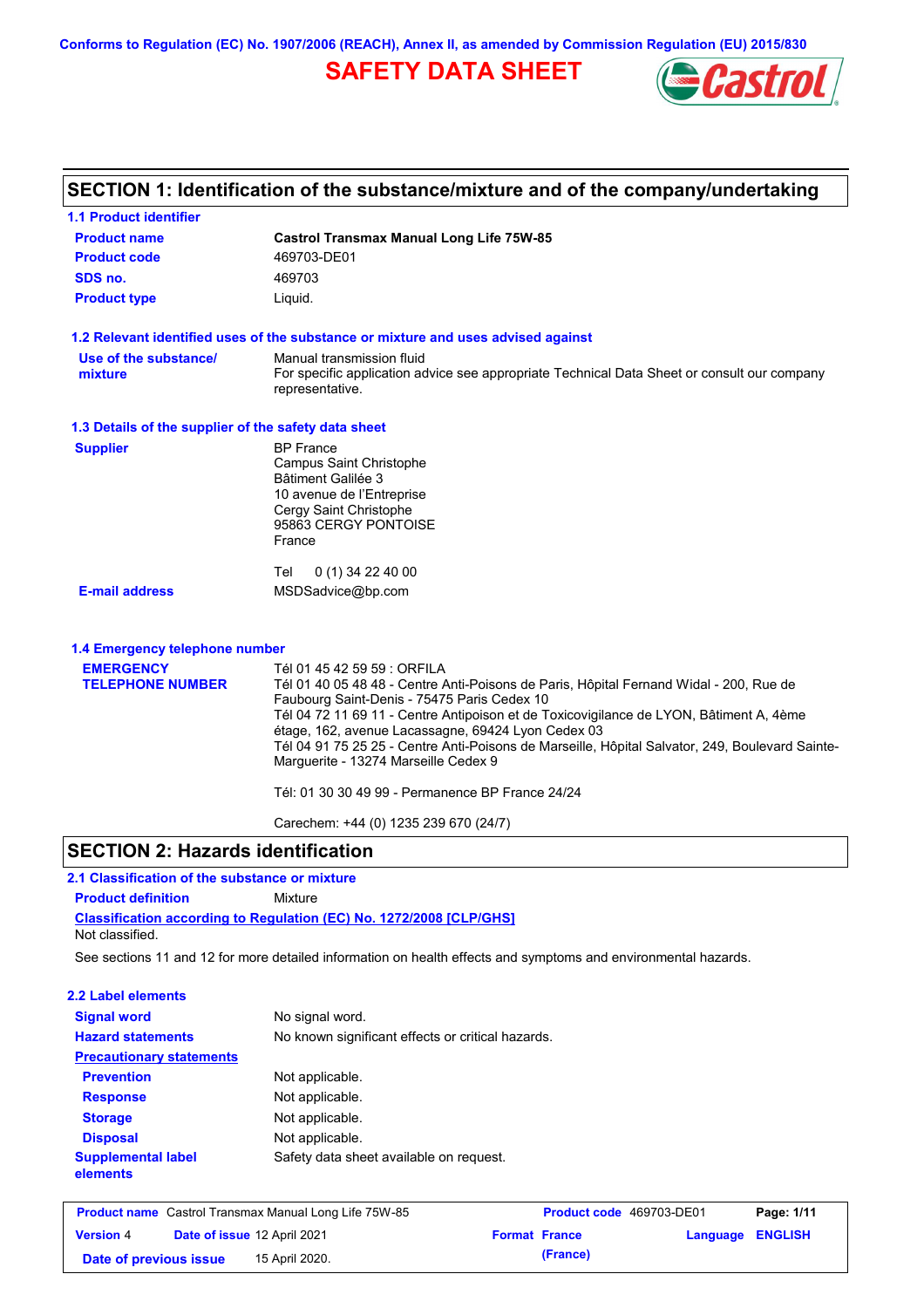# **SECTION 2: Hazards identification**

| EU Regulation (EC) No. 1907/2006 (REACH)                                                                                 |                                                                                                               |
|--------------------------------------------------------------------------------------------------------------------------|---------------------------------------------------------------------------------------------------------------|
|                                                                                                                          |                                                                                                               |
| <b>Annex XVII - Restrictions</b><br>on the manufacture.<br>placing on the market<br>and use of certain                   | Not applicable.                                                                                               |
| dangerous substances,<br>mixtures and articles                                                                           |                                                                                                               |
| <b>Special packaging requirements</b>                                                                                    |                                                                                                               |
| <b>Containers to be fitted</b><br>with child-resistant<br>fastenings                                                     | Not applicable.                                                                                               |
| <b>Tactile warning of danger</b>                                                                                         | Not applicable.                                                                                               |
| 2.3 Other hazards                                                                                                        |                                                                                                               |
| <b>Results of PBT and vPvB</b><br>assessment                                                                             | Product does not meet the criteria for PBT or vPvB according to Regulation (EC) No. 1907/2006,<br>Annex XIII. |
| <b>Product meets the criteria</b><br>for PBT or vPvB according<br>to Regulation (EC) No.<br><b>1907/2006, Annex XIII</b> | This mixture does not contain any substances that are assessed to be a PBT or a vPvB.                         |
| Other hazards which do<br>not result in classification                                                                   | Defatting to the skin.                                                                                        |

### **SECTION 3: Composition/information on ingredients**

#### **3.2 Mixtures**

Synthetic base stock. Proprietary performance additives. Mixture **Product definition**

| <b>Product/ingredient</b><br>name                             | <b>Identifiers</b>                                                                      | $\frac{9}{6}$ | <b>Regulation (EC) No.</b><br>1272/2008 [CLP] | <b>Type</b> |
|---------------------------------------------------------------|-----------------------------------------------------------------------------------------|---------------|-----------------------------------------------|-------------|
| 1-Decene, homopolymer,<br>hydrogenated                        | REACH #: 01-2119486452-34<br>$EC: 500-183-1$<br>CAS: 68037-01-4                         | $≥25 - ≤50$   | Asp. Tox. 1, H304                             | $[1]$       |
| Dec-1-ene, trimers, hydrogenated                              | REACH #: 01-2119493949-12<br>$EC: 500-393-3$<br>CAS: 157707-86-3                        | ≥25 - ≤50     | Asp. Tox. 1, H304                             | $[1]$       |
| Dec-1-ene, dimers, hydrogenated                               | REACH #: 01-2119493069-28<br>$EC: 500-228-5$<br>CAS: 68649-11-6                         | ≥10 - ≤25     | Acute Tox. 4, H332<br>Asp. Tox. 1, H304       | $[1]$       |
| Distillates (petroleum), solvent-<br>dewaxed heavy paraffinic | REACH #: 01-2119471299-27 ≤3<br>EC: 265-169-7<br>CAS: 64742-65-0<br>Index: 649-474-00-6 |               | Asp. Tox. 1, H304                             | $[1]$       |

**See Section 16 for the full text of the H statements declared above.**

### **Type**

[1] Substance classified with a health or environmental hazard

[2] Substance with a workplace exposure limit

[3] Substance meets the criteria for PBT according to Regulation (EC) No. 1907/2006, Annex XIII

[4] Substance meets the criteria for vPvB according to Regulation (EC) No. 1907/2006, Annex XIII

[5] Substance of equivalent concern

[6] Additional disclosure due to company policy

Occupational exposure limits, if available, are listed in Section 8.

# **SECTION 4: First aid measures**

### **4.1 Description of first aid measures**

| <b>Eye contact</b>     | In case of contact, immediately flush eyes with plenty of water for at least 15 minutes. Eyelids<br>should be held away from the eyeball to ensure thorough rinsing. Check for and remove any<br>contact lenses. Get medical attention. |                                                                                                                                                                                                                                        |          |          |                |  |  |
|------------------------|-----------------------------------------------------------------------------------------------------------------------------------------------------------------------------------------------------------------------------------------|----------------------------------------------------------------------------------------------------------------------------------------------------------------------------------------------------------------------------------------|----------|----------|----------------|--|--|
| <b>Skin contact</b>    |                                                                                                                                                                                                                                         | Wash skin thoroughly with soap and water or use recognised skin cleanser. Remove<br>contaminated clothing and shoes. Wash clothing before reuse. Clean shoes thoroughly before<br>reuse. Get medical attention if irritation develops. |          |          |                |  |  |
|                        | <b>Product name</b> Castrol Transmax Manual Long Life 75W-85<br>Product code 469703-DE01<br>Page: 2/11                                                                                                                                  |                                                                                                                                                                                                                                        |          |          |                |  |  |
| <b>Version 4</b>       | Date of issue 12 April 2021                                                                                                                                                                                                             | <b>Format France</b>                                                                                                                                                                                                                   |          | Language | <b>ENGLISH</b> |  |  |
| Date of previous issue | 15 April 2020.                                                                                                                                                                                                                          |                                                                                                                                                                                                                                        | (France) |          |                |  |  |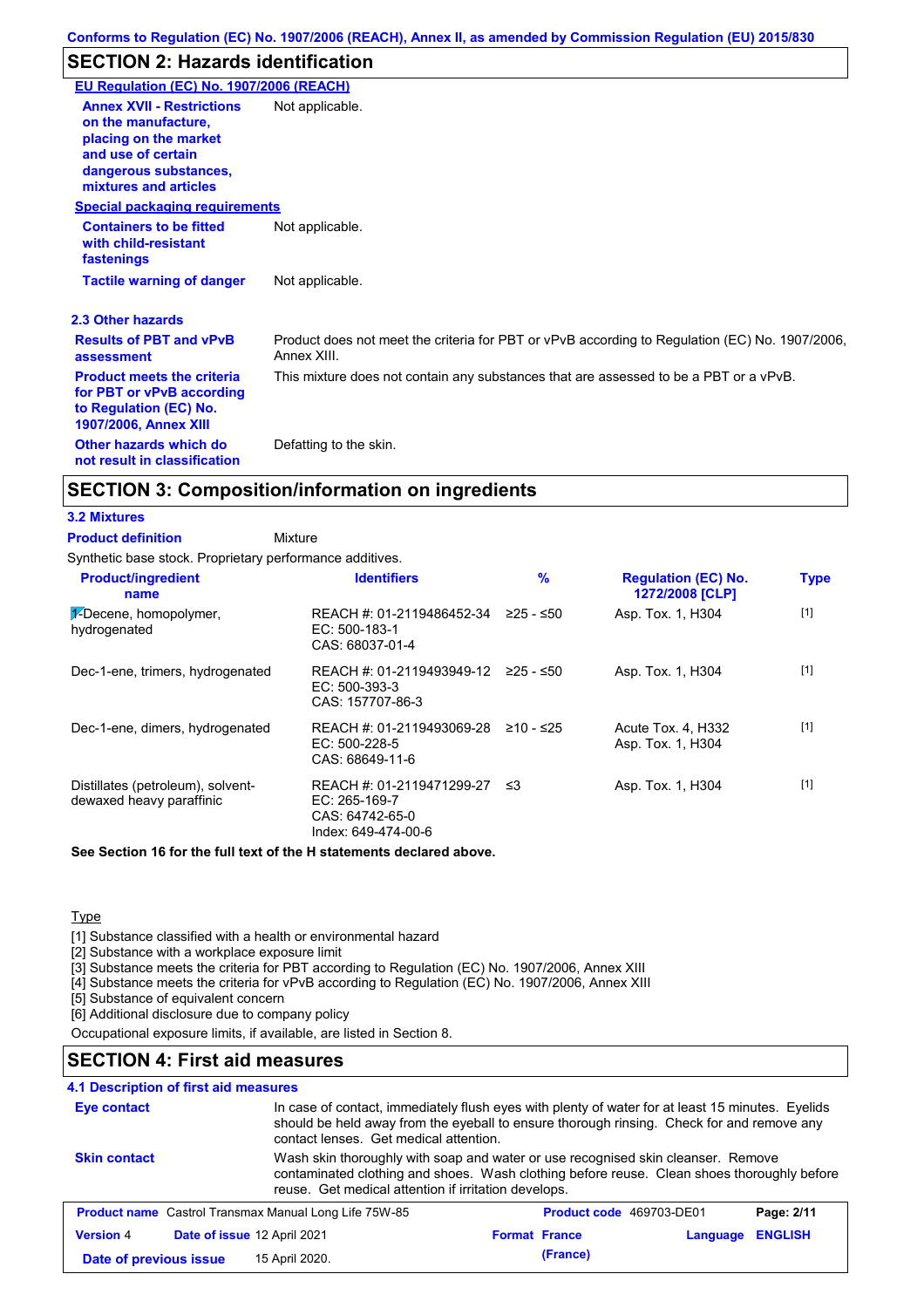# **SECTION 4: First aid measures**

| <b>Inhalation</b>                 | $\mathbf F$ inhaled, remove to fresh air. In case of inhalation of decomposition products in a fire,<br>symptoms may be delayed. The exposed person may need to be kept under medical<br>surveillance for 48 hours. Get medical attention if symptoms occur. |
|-----------------------------------|--------------------------------------------------------------------------------------------------------------------------------------------------------------------------------------------------------------------------------------------------------------|
| Ingestion                         | Do not induce vomiting unless directed to do so by medical personnel. Get medical attention if<br>symptoms occur.                                                                                                                                            |
| <b>Protection of first-aiders</b> | No action shall be taken involving any personal risk or without suitable training.                                                                                                                                                                           |

#### **4.2 Most important symptoms and effects, both acute and delayed**

See Section 11 for more detailed information on health effects and symptoms.

| <b>Potential acute health effects</b> |                                                                                                                     |
|---------------------------------------|---------------------------------------------------------------------------------------------------------------------|
| <b>Inhalation</b>                     | Exposure to decomposition products may cause a health hazard. Serious effects may be<br>delayed following exposure. |
| <b>Ingestion</b>                      | No known significant effects or critical hazards.                                                                   |
| <b>Skin contact</b>                   | Defatting to the skin. May cause skin dryness and irritation.                                                       |
| Eye contact                           | No known significant effects or critical hazards.                                                                   |
|                                       | Delayed and immediate effects as well as chronic effects from short and long-term exposure                          |
| <b>Inhalation</b>                     | Overexposure to the inhalation of airborne droplets or aerosols may cause irritation of the<br>respiratory tract.   |
| <b>Ingestion</b>                      | Ingestion of large quantities may cause nausea and diarrhoea.                                                       |
| <b>Skin contact</b>                   | Prolonged or repeated contact can defat the skin and lead to irritation and/or dermatitis.                          |
| Eye contact                           | Potential risk of transient stinging or redness if accidental eye contact occurs.                                   |

#### **4.3 Indication of any immediate medical attention and special treatment needed**

| <b>Notes to physician</b> | Treatment should in general be symptomatic and directed to relieving any effects.   |
|---------------------------|-------------------------------------------------------------------------------------|
|                           | In case of inhalation of decomposition products in a fire, symptoms may be delayed. |
|                           | The exposed person may need to be kept under medical surveillance for 48 hours.     |

# **SECTION 5: Firefighting measures**

| 5.1 Extinguishing media                                   |                                                                                                                                                                                                                                                                                                                                                                   |
|-----------------------------------------------------------|-------------------------------------------------------------------------------------------------------------------------------------------------------------------------------------------------------------------------------------------------------------------------------------------------------------------------------------------------------------------|
| <b>Suitable extinguishing</b><br>media                    | In case of fire, use foam, dry chemical or carbon dioxide extinguisher or spray.                                                                                                                                                                                                                                                                                  |
| <b>Unsuitable extinguishing</b><br>media                  | Do not use water jet. The use of a water jet may cause the fire to spread by splashing the<br>burning product.                                                                                                                                                                                                                                                    |
| 5.2 Special hazards arising from the substance or mixture |                                                                                                                                                                                                                                                                                                                                                                   |
| <b>Hazards from the</b><br>substance or mixture           | In a fire or if heated, a pressure increase will occur and the container may burst.                                                                                                                                                                                                                                                                               |
| <b>Hazardous combustion</b><br>products                   | Combustion products may include the following:<br>carbon oxides (CO, CO <sub>2</sub> ) (carbon monoxide, carbon dioxide)<br>nitrogen oxides (NO, $NO2$ etc.)                                                                                                                                                                                                      |
| <b>5.3 Advice for firefighters</b>                        |                                                                                                                                                                                                                                                                                                                                                                   |
| <b>Special precautions for</b><br>fire-fighters           | No action shall be taken involving any personal risk or without suitable training. Promptly<br>isolate the scene by removing all persons from the vicinity of the incident if there is a fire.                                                                                                                                                                    |
| <b>Special protective</b><br>equipment for fire-fighters  | Fire-fighters should wear appropriate protective equipment and self-contained breathing<br>apparatus (SCBA) with a full face-piece operated in positive pressure mode. Clothing for fire-<br>fighters (including helmets, protective boots and gloves) conforming to European standard EN<br>469 will provide a basic level of protection for chemical incidents. |

# **SECTION 6: Accidental release measures**

|                                | 6.1 Personal precautions, protective equipment and emergency procedures                                                                                                                                                                                                                                                             |
|--------------------------------|-------------------------------------------------------------------------------------------------------------------------------------------------------------------------------------------------------------------------------------------------------------------------------------------------------------------------------------|
| For non-emergency<br>personnel | No action shall be taken involving any personal risk or without suitable training. Evacuate<br>surrounding areas. Keep unnecessary and unprotected personnel from entering. Do not touch<br>or walk through spilt material. Floors may be slippery; use care to avoid falling. Put on<br>appropriate personal protective equipment. |
| For emergency responders       | $\mathbf F$ specialised clothing is required to deal with the spillage, take note of any information in<br>Section 8 on suitable and unsuitable materials. See also the information in "For non-<br>emergency personnel".                                                                                                           |

| <b>Product name</b> Castrol Transmax Manual Long Life 75W-85 |  | <b>Product code</b> 469703-DE01 |  | Page: 3/11           |                         |  |
|--------------------------------------------------------------|--|---------------------------------|--|----------------------|-------------------------|--|
| <b>Version 4</b>                                             |  | Date of issue 12 April 2021     |  | <b>Format France</b> | <b>Language ENGLISH</b> |  |
| Date of previous issue                                       |  | 15 April 2020.                  |  | (France)             |                         |  |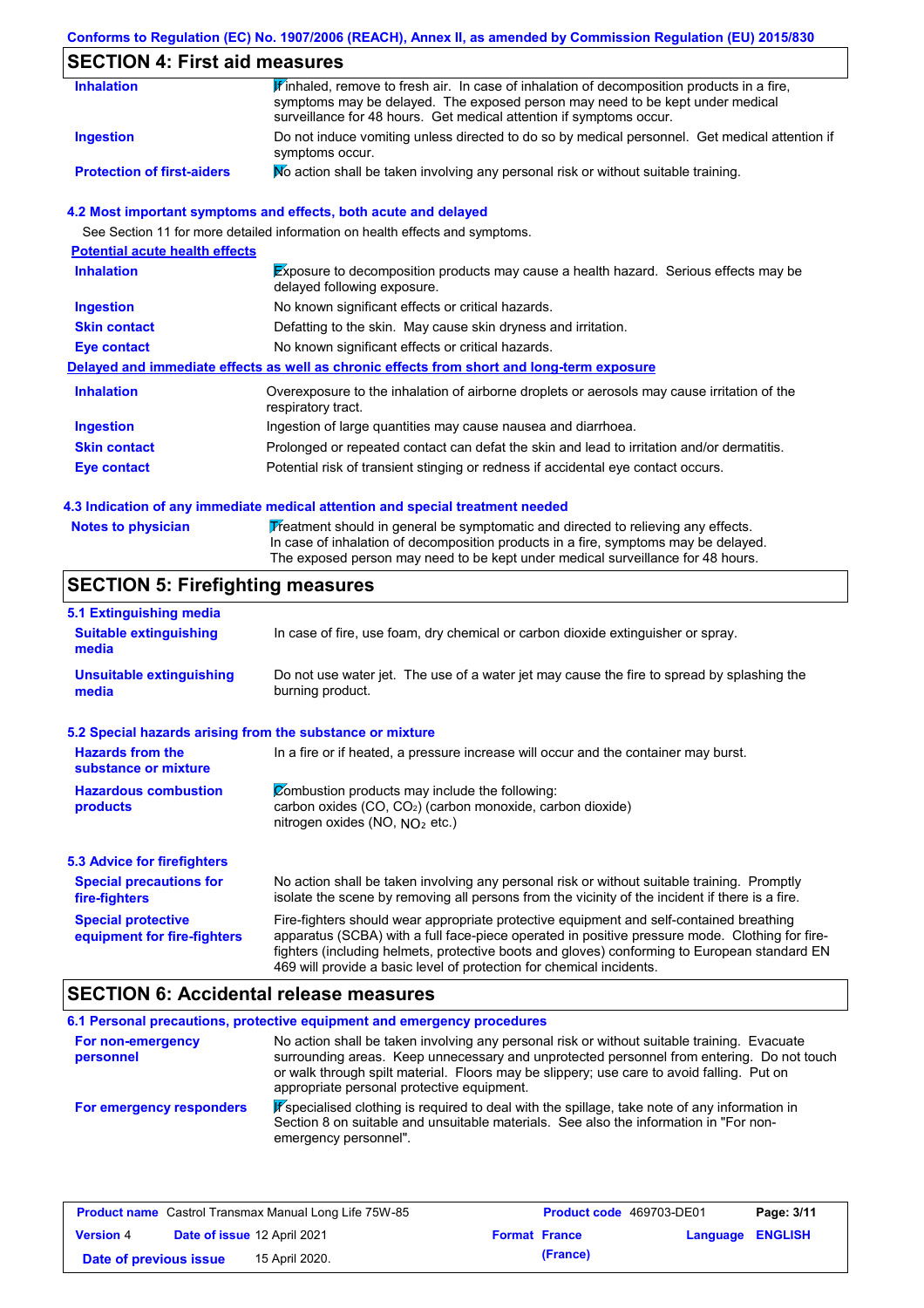## **SECTION 6: Accidental release measures**

| <b>6.2 Environmental</b><br><b>precautions</b> | Avoid dispersal of spilt material and runoff and contact with soil, waterways, drains and sewers.<br>Inform the relevant authorities if the product has caused environmental pollution (sewers,<br>waterways, soil or air).                                                                                                                                                                    |
|------------------------------------------------|------------------------------------------------------------------------------------------------------------------------------------------------------------------------------------------------------------------------------------------------------------------------------------------------------------------------------------------------------------------------------------------------|
|                                                | 6.3 Methods and material for containment and cleaning up                                                                                                                                                                                                                                                                                                                                       |
| <b>Small spill</b>                             | Stop leak if without risk. Move containers from spill area. Absorb with an inert material and<br>place in an appropriate waste disposal container. Dispose of via a licensed waste disposal<br>contractor.                                                                                                                                                                                     |
| Large spill                                    | Stop leak if without risk. Move containers from spill area. Prevent entry into sewers, water<br>courses, basements or confined areas. Contain and collect spillage with non-combustible,<br>absorbent material e.g. sand, earth, vermiculite or diatomaceous earth and place in container<br>for disposal according to local regulations. Dispose of via a licensed waste disposal contractor. |
| 6.4 Reference to other<br><b>sections</b>      | See Section 1 for emergency contact information.<br>See Section 5 for firefighting measures.<br>See Section 8 for information on appropriate personal protective equipment.<br>See Section 12 for environmental precautions.<br>See Section 13 for additional waste treatment information.                                                                                                     |

# **SECTION 7: Handling and storage**

| 7.1 Precautions for safe handling                                                    |                                                                                                                                                                                                                                                                                                                                                                                                                                                                                          |
|--------------------------------------------------------------------------------------|------------------------------------------------------------------------------------------------------------------------------------------------------------------------------------------------------------------------------------------------------------------------------------------------------------------------------------------------------------------------------------------------------------------------------------------------------------------------------------------|
| <b>Protective measures</b>                                                           | Put on appropriate personal protective equipment.                                                                                                                                                                                                                                                                                                                                                                                                                                        |
| <b>Advice on general</b><br>occupational hygiene                                     | Eating, drinking and smoking should be prohibited in areas where this material is handled.<br>stored and processed. Wash thoroughly after handling. Remove contaminated clothing and<br>protective equipment before entering eating areas. See also Section 8 for additional<br>information on hygiene measures.                                                                                                                                                                         |
| <b>7.2 Conditions for safe</b><br>storage, including any<br><i>incompatibilities</i> | Store in accordance with local regulations. Store in a dry, cool and well-ventilated area, away<br>from incompatible materials (see Section 10). Keep away from heat and direct sunlight. Keep<br>container tightly closed and sealed until ready for use. Containers that have been opened must<br>be carefully resealed and kept upright to prevent leakage. Store and use only in equipment/<br>containers designed for use with this product. Do not store in unlabelled containers. |
| <b>Not suitable</b>                                                                  | Prolonged exposure to elevated temperature.                                                                                                                                                                                                                                                                                                                                                                                                                                              |
| 7.3 Specific end use(s)                                                              |                                                                                                                                                                                                                                                                                                                                                                                                                                                                                          |
| <b>Recommendations</b>                                                               | See section 1.2 and Exposure scenarios in annex, if applicable.                                                                                                                                                                                                                                                                                                                                                                                                                          |

# **SECTION 8: Exposure controls/personal protection**

#### **8.1 Control parameters**

#### **Occupational exposure limits** No exposure limit value known.

Whilst specific OELs for certain components may be shown in this section, other components may be present in any mist, vapour or dust produced. Therefore, the specific OELs may not be applicable to the product as a whole and are provided for guidance only.

**Recommended monitoring procedures**

If this product contains ingredients with exposure limits, personal, workplace atmosphere or biological monitoring may be required to determine the effectiveness of the ventilation or other control measures and/or the necessity to use respiratory protective equipment. Reference should be made to monitoring standards, such as the following: European Standard EN 689 (Workplace atmospheres - Guidance for the assessment of exposure by inhalation to chemical agents for comparison with limit values and measurement strategy) European Standard EN 14042 (Workplace atmospheres - Guide for the application and use of procedures for the assessment of exposure to chemical and biological agents) European Standard EN 482 (Workplace atmospheres - General requirements for the performance of procedures for the measurement of chemical agents) Reference to national guidance documents for methods for the determination of hazardous substances will also be required.

#### **Derived No Effect Level**

No DNELs/DMELs available.

#### **Predicted No Effect Concentration**

No PNECs available

#### **8.2 Exposure controls**

| <b>Product name</b> Castrol Transmax Manual Long Life 75W-85 |  |                             | Product code 469703-DE01 |                      | Page: 4/11       |  |
|--------------------------------------------------------------|--|-----------------------------|--------------------------|----------------------|------------------|--|
| <b>Version 4</b>                                             |  | Date of issue 12 April 2021 |                          | <b>Format France</b> | Language ENGLISH |  |
| Date of previous issue                                       |  | 15 April 2020.              |                          | (France)             |                  |  |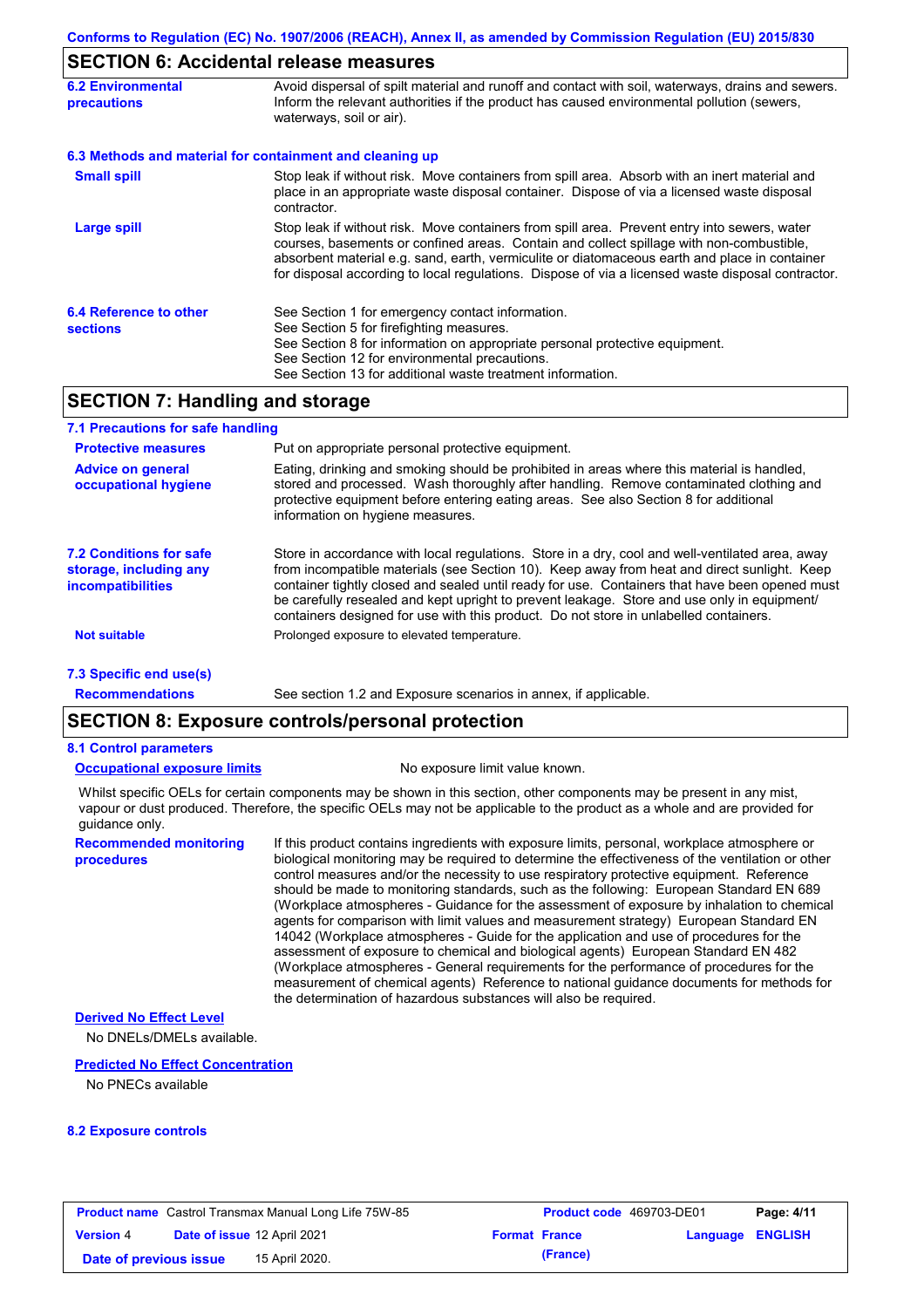# **SECTION 8: Exposure controls/personal protection**

| <b>Appropriate engineering</b><br><b>controls</b> | Provide exhaust ventilation or other engineering controls to keep the relevant airborne<br>concentrations below their respective occupational exposure limits.<br>All activities involving chemicals should be assessed for their risks to health, to ensure<br>exposures are adequately controlled. Personal protective equipment should only be considered<br>after other forms of control measures (e.g. engineering controls) have been suitably evaluated.<br>Personal protective equipment should conform to appropriate standards, be suitable for use, be<br>kept in good condition and properly maintained.<br>Your supplier of personal protective equipment should be consulted for advice on selection and<br>appropriate standards. For further information contact your national organisation for standards.<br>The final choice of protective equipment will depend upon a risk assessment. It is important to<br>ensure that all items of personal protective equipment are compatible. |
|---------------------------------------------------|---------------------------------------------------------------------------------------------------------------------------------------------------------------------------------------------------------------------------------------------------------------------------------------------------------------------------------------------------------------------------------------------------------------------------------------------------------------------------------------------------------------------------------------------------------------------------------------------------------------------------------------------------------------------------------------------------------------------------------------------------------------------------------------------------------------------------------------------------------------------------------------------------------------------------------------------------------------------------------------------------------|
| <b>Individual protection measures</b>             |                                                                                                                                                                                                                                                                                                                                                                                                                                                                                                                                                                                                                                                                                                                                                                                                                                                                                                                                                                                                         |
| <b>Hygiene measures</b>                           | Wash hands, forearms and face thoroughly after handling chemical products, before eating,<br>smoking and using the lavatory and at the end of the working period. Ensure that eyewash<br>stations and safety showers are close to the workstation location.                                                                                                                                                                                                                                                                                                                                                                                                                                                                                                                                                                                                                                                                                                                                             |
| <b>Respiratory protection</b>                     | In case of insufficient ventilation, wear suitable respiratory equipment.<br>The correct choice of respiratory protection depends upon the chemicals being handled, the<br>conditions of work and use, and the condition of the respiratory equipment. Safety procedures<br>should be developed for each intended application. Respiratory protection equipment should<br>therefore be chosen in consultation with the supplier/manufacturer and with a full assessment<br>of the working conditions.                                                                                                                                                                                                                                                                                                                                                                                                                                                                                                   |
| <b>Eye/face protection</b>                        | Safety glasses with side shields.                                                                                                                                                                                                                                                                                                                                                                                                                                                                                                                                                                                                                                                                                                                                                                                                                                                                                                                                                                       |
| <b>Skin protection</b>                            |                                                                                                                                                                                                                                                                                                                                                                                                                                                                                                                                                                                                                                                                                                                                                                                                                                                                                                                                                                                                         |
| <b>Hand protection</b>                            | <b>General Information:</b>                                                                                                                                                                                                                                                                                                                                                                                                                                                                                                                                                                                                                                                                                                                                                                                                                                                                                                                                                                             |
|                                                   | Because specific work environments and material handling practices vary, safety procedures<br>should be developed for each intended application. The correct choice of protective gloves<br>depends upon the chemicals being handled, and the conditions of work and use. Most gloves<br>provide protection for only a limited time before they must be discarded and replaced (even the<br>best chemically resistant gloves will break down after repeated chemical exposures).                                                                                                                                                                                                                                                                                                                                                                                                                                                                                                                        |
|                                                   | Gloves should be chosen in consultation with the supplier / manufacturer and taking account of<br>a full assessment of the working conditions.                                                                                                                                                                                                                                                                                                                                                                                                                                                                                                                                                                                                                                                                                                                                                                                                                                                          |
|                                                   | Recommended: Nitrile gloves.<br><b>Breakthrough time:</b>                                                                                                                                                                                                                                                                                                                                                                                                                                                                                                                                                                                                                                                                                                                                                                                                                                                                                                                                               |
|                                                   | Breakthrough time data are generated by glove manufacturers under laboratory test conditions<br>and represent how long a glove can be expected to provide effective permeation resistance. It<br>is important when following breakthrough time recommendations that actual workplace<br>conditions are taken into account. Always consult with your glove supplier for up-to-date<br>technical information on breakthrough times for the recommended glove type.<br>Our recommendations on the selection of gloves are as follows:                                                                                                                                                                                                                                                                                                                                                                                                                                                                      |
|                                                   | Continuous contact:                                                                                                                                                                                                                                                                                                                                                                                                                                                                                                                                                                                                                                                                                                                                                                                                                                                                                                                                                                                     |
|                                                   | Gloves with a minimum breakthrough time of 240 minutes, or >480 minutes if suitable gloves<br>can be obtained.<br>If suitable gloves are not available to offer that level of protection, gloves with shorter<br>breakthrough times may be acceptable as long as appropriate glove maintenance and<br>replacement regimes are determined and adhered to.                                                                                                                                                                                                                                                                                                                                                                                                                                                                                                                                                                                                                                                |
|                                                   | Short-term / splash protection:                                                                                                                                                                                                                                                                                                                                                                                                                                                                                                                                                                                                                                                                                                                                                                                                                                                                                                                                                                         |
|                                                   | Recommended breakthrough times as above.<br>It is recognised that for short-term, transient exposures, gloves with shorter breakthrough times<br>may commonly be used. Therefore, appropriate maintenance and replacement regimes must<br>be determined and rigorously followed.                                                                                                                                                                                                                                                                                                                                                                                                                                                                                                                                                                                                                                                                                                                        |
|                                                   | <b>Glove Thickness:</b>                                                                                                                                                                                                                                                                                                                                                                                                                                                                                                                                                                                                                                                                                                                                                                                                                                                                                                                                                                                 |
|                                                   | For general applications, we recommend gloves with a thickness typically greater than 0.35 mm.                                                                                                                                                                                                                                                                                                                                                                                                                                                                                                                                                                                                                                                                                                                                                                                                                                                                                                          |
|                                                   | It should be emphasised that glove thickness is not necessarily a good predictor of glove<br>resistance to a specific chemical, as the permeation efficiency of the glove will be dependent<br>on the exact composition of the glove material. Therefore, glove selection should also be based<br>on consideration of the task requirements and knowledge of breakthrough times.<br>Glove thickness may also vary depending on the glove manufacturer, the glove type and the<br>glove model. Therefore, the manufacturers' technical data should always be taken into account<br>to ensure selection of the most appropriate glove for the task.                                                                                                                                                                                                                                                                                                                                                       |

| <b>Product name</b> Castrol Transmax Manual Long Life 75W-85 |                                    | <b>Product code</b> 469703-DE01 | Page: 5/11           |          |                  |  |
|--------------------------------------------------------------|------------------------------------|---------------------------------|----------------------|----------|------------------|--|
| <b>Version 4</b>                                             | <b>Date of issue 12 April 2021</b> |                                 | <b>Format France</b> |          | Language ENGLISH |  |
| Date of previous issue                                       |                                    | 15 April 2020.                  |                      | (France) |                  |  |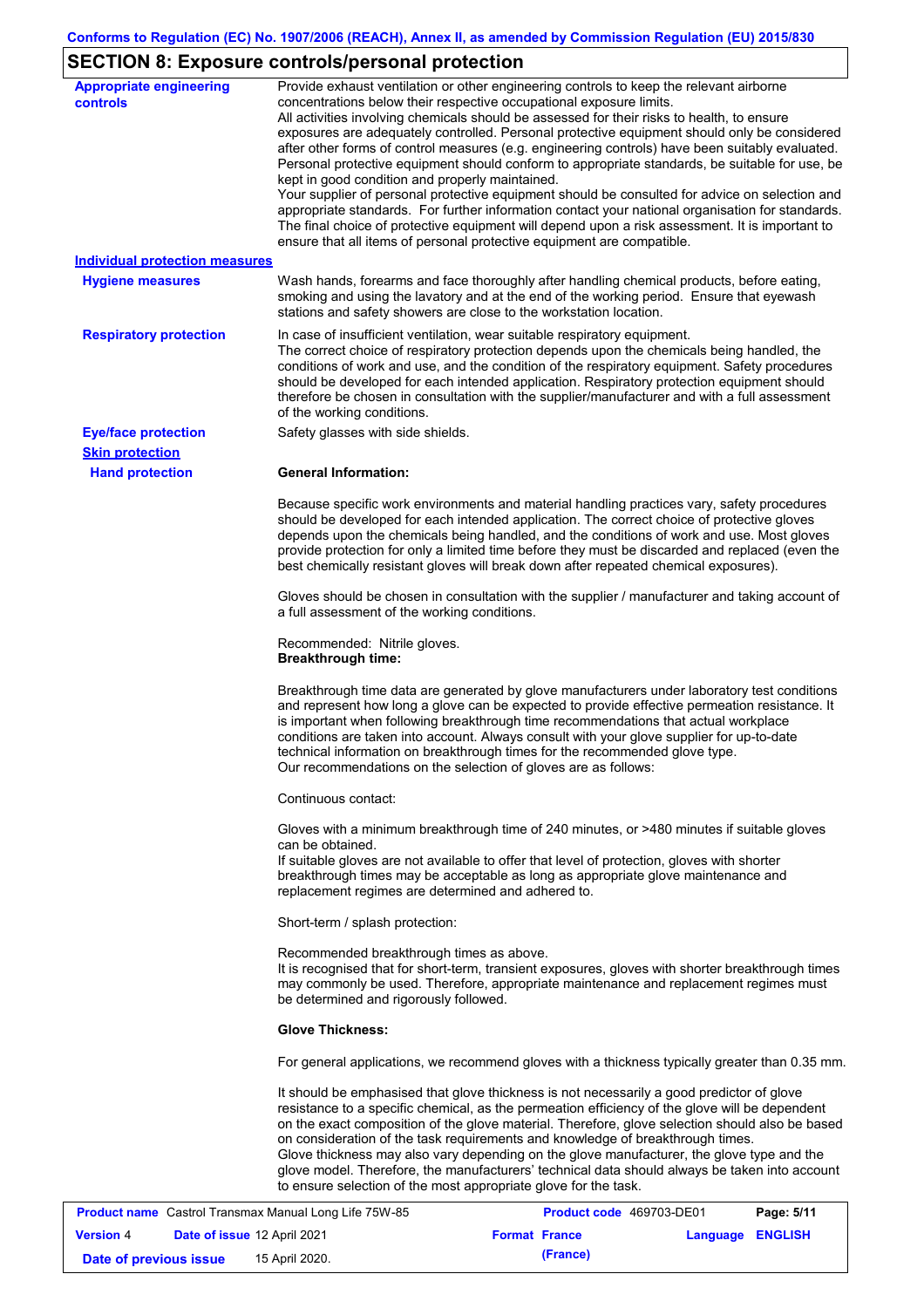# **SECTION 8: Exposure controls/personal protection**

|                                           | Note: Depending on the activity being conducted, gloves of varying thickness may be required<br>for specific tasks. For example:                                                                                                                                                                                                                                                                                                                                                                                                                                                                                                                                                      |
|-------------------------------------------|---------------------------------------------------------------------------------------------------------------------------------------------------------------------------------------------------------------------------------------------------------------------------------------------------------------------------------------------------------------------------------------------------------------------------------------------------------------------------------------------------------------------------------------------------------------------------------------------------------------------------------------------------------------------------------------|
|                                           | • Thinner gloves (down to 0.1 mm or less) may be required where a high degree of manual<br>dexterity is needed. However, these gloves are only likely to give short duration protection and<br>would normally be just for single use applications, then disposed of.                                                                                                                                                                                                                                                                                                                                                                                                                  |
|                                           | • Thicker gloves (up to 3 mm or more) may be required where there is a mechanical (as well<br>as a chemical) risk i.e. where there is abrasion or puncture potential.                                                                                                                                                                                                                                                                                                                                                                                                                                                                                                                 |
| <b>Skin and body</b>                      | Use of protective clothing is good industrial practice.<br>Personal protective equipment for the body should be selected based on the task being<br>performed and the risks involved and should be approved by a specialist before handling this<br>product.<br>Cotton or polyester/cotton overalls will only provide protection against light superficial<br>contamination that will not soak through to the skin. Overalls should be laundered on a regular<br>basis. When the risk of skin exposure is high (e.g. when cleaning up spillages or if there is a<br>risk of splashing) then chemical resistant aprons and/or impervious chemical suits and boots<br>will be required. |
| <b>Refer to standards:</b>                | Respiratory protection: EN 529<br>Gloves: EN 420, EN 374<br>Eye protection: EN 166<br>Filtering half-mask: EN 149<br>Filtering half-mask with valve: EN 405<br>Half-mask: EN 140 plus filter<br>Full-face mask: EN 136 plus filter<br>Particulate filters: EN 143<br>Gas/combined filters: EN 14387                                                                                                                                                                                                                                                                                                                                                                                   |
| <b>Environmental exposure</b><br>controls | Emissions from ventilation or work process equipment should be checked to ensure they<br>comply with the requirements of environmental protection legislation. In some cases, fume<br>scrubbers, filters or engineering modifications to the process equipment will be necessary to<br>reduce emissions to acceptable levels.                                                                                                                                                                                                                                                                                                                                                         |

# **SECTION 9: Physical and chemical properties**

| 9.1 Information on basic physical and chemical properties |                                                                                                                                       |                      |                          |                |
|-----------------------------------------------------------|---------------------------------------------------------------------------------------------------------------------------------------|----------------------|--------------------------|----------------|
| <b>Appearance</b>                                         |                                                                                                                                       |                      |                          |                |
| <b>Physical state</b>                                     | Liquid.                                                                                                                               |                      |                          |                |
| <b>Colour</b>                                             | Brown.                                                                                                                                |                      |                          |                |
| <b>Odour</b>                                              | Not available.                                                                                                                        |                      |                          |                |
| <b>Odour threshold</b>                                    | Not available.                                                                                                                        |                      |                          |                |
| pH                                                        | Mot applicable.                                                                                                                       |                      |                          |                |
| <b>Melting point/freezing point</b>                       | Not available.                                                                                                                        |                      |                          |                |
| Initial boiling point and boiling<br>range                | Not available.                                                                                                                        |                      |                          |                |
| <b>Pour point</b>                                         | $-60 °C$                                                                                                                              |                      |                          |                |
| <b>Flash point</b>                                        | Open cup: >200°C (>392°F) [Cleveland.]                                                                                                |                      |                          |                |
| <b>Evaporation rate</b>                                   | Not available.                                                                                                                        |                      |                          |                |
| <b>Flammability (solid, gas)</b>                          | Not available.                                                                                                                        |                      |                          |                |
| <b>Upper/lower flammability or</b><br>explosive limits    | Not available.                                                                                                                        |                      |                          |                |
| <b>Vapour pressure</b>                                    | Not available.                                                                                                                        |                      |                          |                |
| <b>Vapour density</b>                                     | Not available.                                                                                                                        |                      |                          |                |
| <b>Relative density</b>                                   | Not available.                                                                                                                        |                      |                          |                |
| <b>Density</b>                                            | <1000 kg/m <sup>3</sup> (<1 g/cm <sup>3</sup> ) at 15 <sup>°</sup> C                                                                  |                      |                          |                |
| <b>Solubility(ies)</b>                                    | insoluble in water.                                                                                                                   |                      |                          |                |
| <b>Partition coefficient: n-octanol/</b><br>water         | >3                                                                                                                                    |                      |                          |                |
| <b>Auto-ignition temperature</b>                          | Not available.                                                                                                                        |                      |                          |                |
| <b>Decomposition temperature</b>                          | Not available.                                                                                                                        |                      |                          |                |
| <b>Viscosity</b>                                          | Kinematic: 64.6 mm <sup>2</sup> /s (64.6 cSt) at $40^{\circ}$ C<br>Kinematic: 11.5 to 12 mm <sup>2</sup> /s (11.5 to 12 cSt) at 100°C |                      |                          |                |
| Product name Castrol Transmax Manual Long Life 75W-85     |                                                                                                                                       |                      | Product code 469703-DE01 | Page: 6/11     |
| <b>Version 4</b><br>Date of issue 12 April 2021           |                                                                                                                                       | <b>Format France</b> | Language                 | <b>ENGLISH</b> |
| 15 April 2020.<br>Date of previous issue                  | (France)                                                                                                                              |                      |                          |                |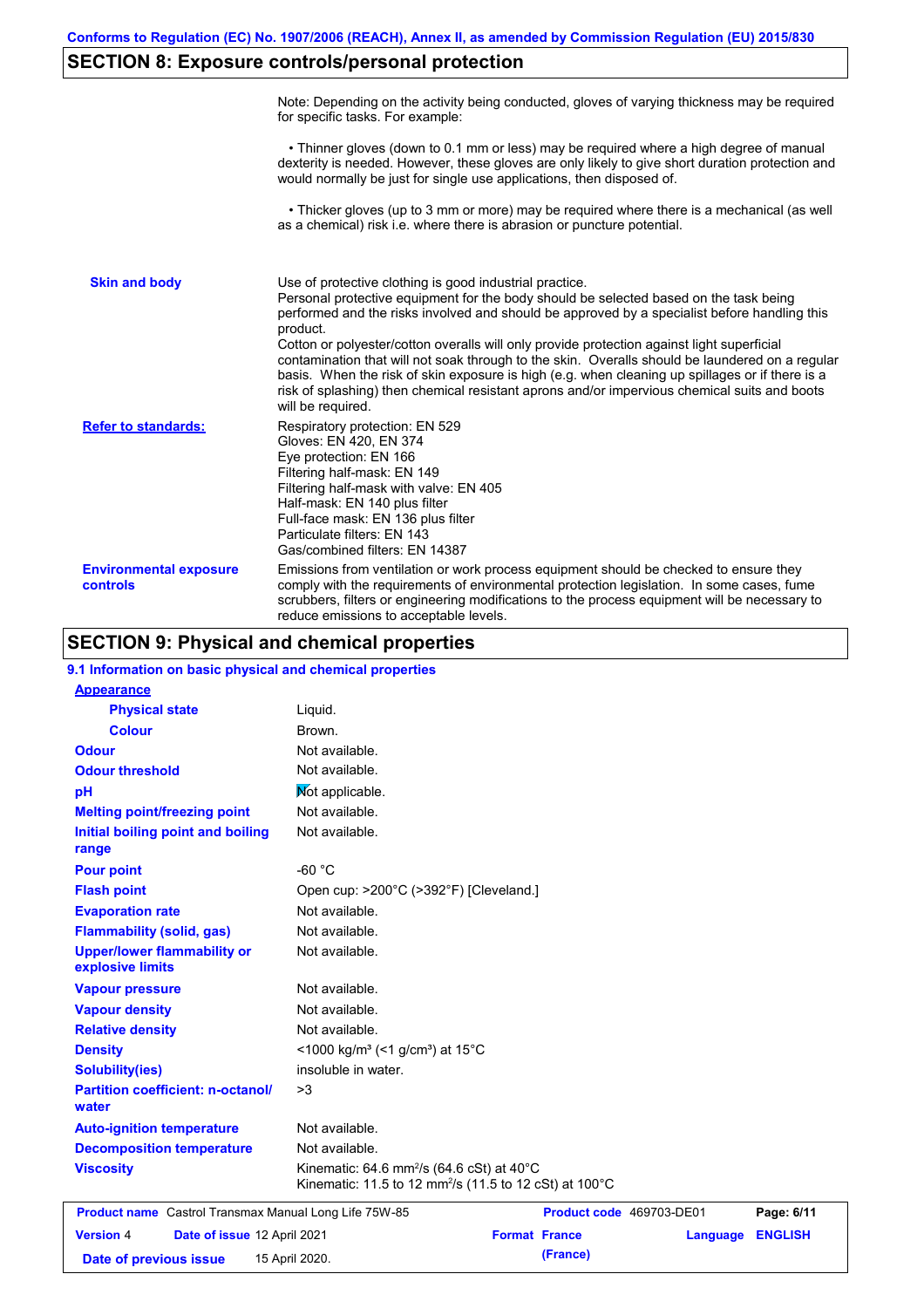# **SECTION 9: Physical and chemical properties**

| <b>Explosive properties</b> | Not available. |
|-----------------------------|----------------|
| <b>Oxidising properties</b> | Not available. |

#### **9.2 Other information**

No additional information.

| <b>SECTION 10: Stability and reactivity</b>       |                                                                                                                                                                         |  |  |  |
|---------------------------------------------------|-------------------------------------------------------------------------------------------------------------------------------------------------------------------------|--|--|--|
| <b>10.1 Reactivity</b>                            | No specific test data available for this product. Refer to Conditions to avoid and Incompatible<br>materials for additional information.                                |  |  |  |
| <b>10.2 Chemical stability</b>                    | The product is stable.                                                                                                                                                  |  |  |  |
| <b>10.3 Possibility of</b><br>hazardous reactions | Under normal conditions of storage and use, hazardous reactions will not occur.<br>Under normal conditions of storage and use, hazardous polymerisation will not occur. |  |  |  |
| <b>10.4 Conditions to avoid</b>                   | Avoid all possible sources of ignition (spark or flame).                                                                                                                |  |  |  |
| 10.5 Incompatible materials                       | Reactive or incompatible with the following materials: oxidising materials.                                                                                             |  |  |  |
| <b>10.6 Hazardous</b><br>decomposition products   | Under normal conditions of storage and use, hazardous decomposition products should not be<br>produced.                                                                 |  |  |  |

# **SECTION 11: Toxicological information**

## **11.1 Information on toxicological effects**

#### **Acute toxicity estimates**

| <b>Product/ingredient name</b>                                                             |                                                                                                                     | Oral (mg/<br>kg)                                                                                                            | <b>Dermal</b><br>(mg/kg) | <b>Inhalation</b><br>(gases)<br>(ppm) | <b>Inhalation</b><br>(vapours)<br>(mg/l) | <b>Inhalation</b><br>(dusts<br>and mists)<br>(mg/l) |
|--------------------------------------------------------------------------------------------|---------------------------------------------------------------------------------------------------------------------|-----------------------------------------------------------------------------------------------------------------------------|--------------------------|---------------------------------------|------------------------------------------|-----------------------------------------------------|
| <b>Zastrol Transmax Manual Long Life 75W-85</b><br>(Neuhof) Parent                         |                                                                                                                     | N/A                                                                                                                         | N/A                      | N/A                                   | N/A                                      | 15.1                                                |
| Dec-1-ene, dimers, hydrogenated                                                            |                                                                                                                     | N/A                                                                                                                         | N/A                      | N/A                                   | N/A                                      | 1.5                                                 |
| <b>Information on likely</b><br>routes of exposure                                         | Routes of entry anticipated: Dermal, Inhalation.                                                                    |                                                                                                                             |                          |                                       |                                          |                                                     |
| <b>Potential acute health effects</b>                                                      |                                                                                                                     |                                                                                                                             |                          |                                       |                                          |                                                     |
| <b>Inhalation</b>                                                                          | Exposure to decomposition products may cause a health hazard. Serious effects may be<br>delayed following exposure. |                                                                                                                             |                          |                                       |                                          |                                                     |
| <b>Ingestion</b>                                                                           | No known significant effects or critical hazards.                                                                   |                                                                                                                             |                          |                                       |                                          |                                                     |
| <b>Skin contact</b>                                                                        | Defatting to the skin. May cause skin dryness and irritation.                                                       |                                                                                                                             |                          |                                       |                                          |                                                     |
| <b>Eye contact</b>                                                                         | No known significant effects or critical hazards.                                                                   |                                                                                                                             |                          |                                       |                                          |                                                     |
| Symptoms related to the physical, chemical and toxicological characteristics               |                                                                                                                     |                                                                                                                             |                          |                                       |                                          |                                                     |
| <b>Inhalation</b>                                                                          |                                                                                                                     | May be harmful by inhalation if exposure to vapour, mists or fumes resulting from thermal<br>decomposition products occurs. |                          |                                       |                                          |                                                     |
| <b>Ingestion</b>                                                                           | No specific data.                                                                                                   |                                                                                                                             |                          |                                       |                                          |                                                     |
| <b>Skin contact</b>                                                                        | irritation<br>dryness<br>cracking                                                                                   | Adverse symptoms may include the following:                                                                                 |                          |                                       |                                          |                                                     |
| <b>Eye contact</b>                                                                         | No specific data.                                                                                                   |                                                                                                                             |                          |                                       |                                          |                                                     |
| Delayed and immediate effects as well as chronic effects from short and long-term exposure |                                                                                                                     |                                                                                                                             |                          |                                       |                                          |                                                     |
| <b>Inhalation</b>                                                                          | Overexposure to the inhalation of airborne droplets or aerosols may cause irritation of the<br>respiratory tract.   |                                                                                                                             |                          |                                       |                                          |                                                     |
| <b>Ingestion</b>                                                                           | Ingestion of large quantities may cause nausea and diarrhoea.                                                       |                                                                                                                             |                          |                                       |                                          |                                                     |
| <b>Skin contact</b>                                                                        | Prolonged or repeated contact can defat the skin and lead to irritation and/or dermatitis.                          |                                                                                                                             |                          |                                       |                                          |                                                     |
| <b>Eye contact</b>                                                                         | Potential risk of transient stinging or redness if accidental eye contact occurs.                                   |                                                                                                                             |                          |                                       |                                          |                                                     |
| <b>Potential chronic health effects</b>                                                    |                                                                                                                     |                                                                                                                             |                          |                                       |                                          |                                                     |
| General                                                                                    | No known significant effects or critical hazards.                                                                   |                                                                                                                             |                          |                                       |                                          |                                                     |
| <b>Carcinogenicity</b>                                                                     |                                                                                                                     | No known significant effects or critical hazards.                                                                           |                          |                                       |                                          |                                                     |
| <b>Mutagenicity</b>                                                                        | No known significant effects or critical hazards.                                                                   |                                                                                                                             |                          |                                       |                                          |                                                     |
| Product name Castrol Transmax Manual Long Life 75W-85                                      |                                                                                                                     |                                                                                                                             |                          | Product code 469703-DE01              |                                          | Page: 7/11                                          |
| <b>Version 4</b><br>Date of issue 12 April 2021                                            |                                                                                                                     |                                                                                                                             | <b>Format France</b>     |                                       |                                          | <b>ENGLISH</b><br>Language                          |
|                                                                                            |                                                                                                                     |                                                                                                                             |                          |                                       |                                          |                                                     |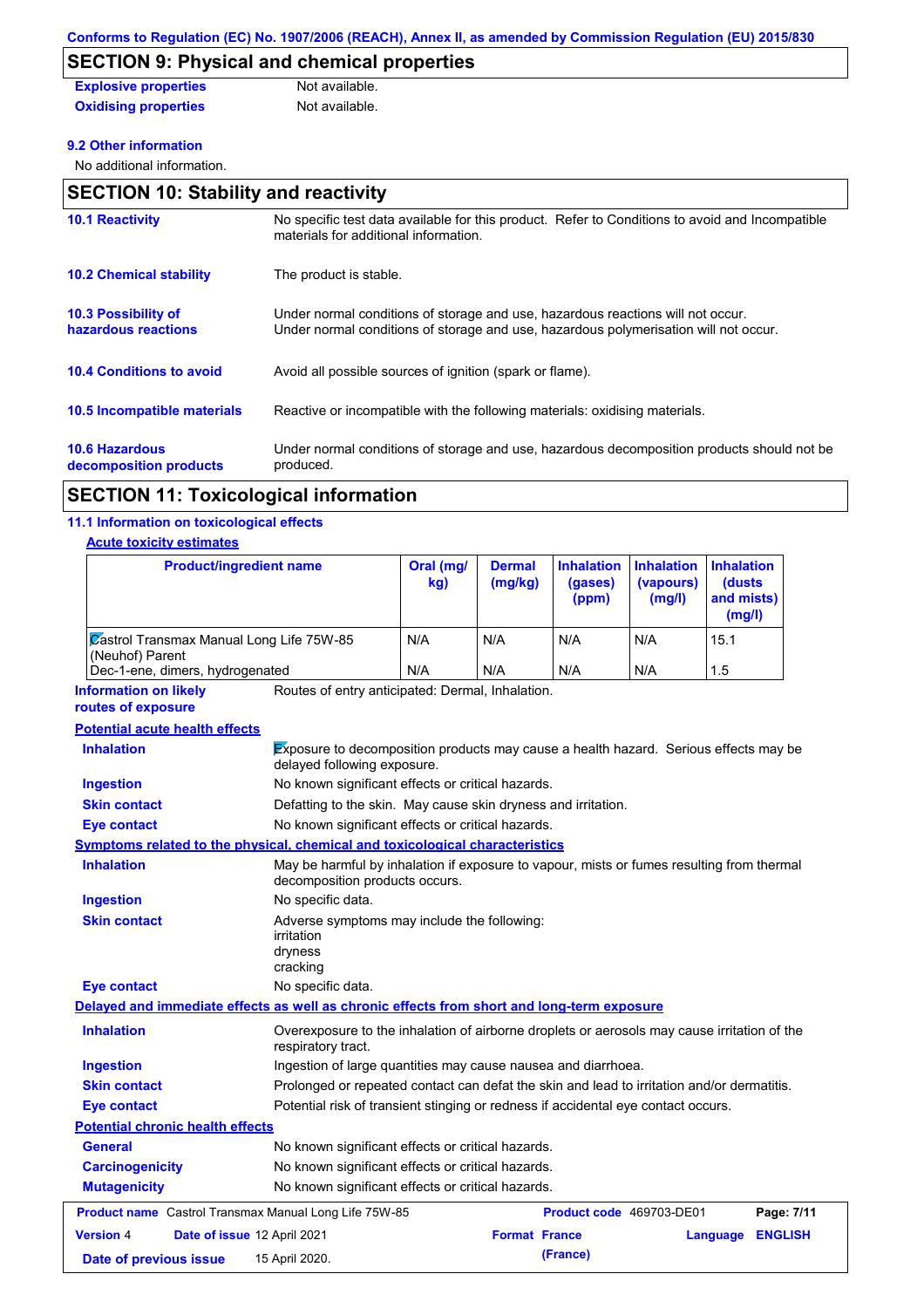## **SECTION 11: Toxicological information**

**Developmental effects** No known significant effects or critical hazards.

**Fertility effects** No known significant effects or critical hazards.

## **SECTION 12: Ecological information**

#### **12.1 Toxicity**

**Environmental hazards** Not classified as dangerous

#### **12.2 Persistence and degradability**

Not expected to be rapidly degradable.

#### **12.3 Bioaccumulative potential**

This product is not expected to bioaccumulate through food chains in the environment.

| <b>12.4 Mobility in soil</b>                                  |                                                                      |
|---------------------------------------------------------------|----------------------------------------------------------------------|
| <b>Soil/water partition</b><br>coefficient (K <sub>oc</sub> ) | Not available.                                                       |
| <b>Mobility</b>                                               | Spillages may penetrate the soil causing ground water contamination. |

#### **12.5 Results of PBT and vPvB assessment**

Product does not meet the criteria for PBT or vPvB according to Regulation (EC) No. 1907/2006, Annex XIII.

| <b>SECTION 13: Disposal considerations</b> |                                                                                                                           |
|--------------------------------------------|---------------------------------------------------------------------------------------------------------------------------|
| <b>Other ecological information</b>        | Spills may form a film on water surfaces causing physical damage to organisms. Oxygen<br>transfer could also be impaired. |
| 12.6 Other adverse effects                 |                                                                                                                           |

#### **13.1 Waste treatment methods**

#### **Product**

**Methods of disposal**

Where possible, arrange for product to be recycled. Dispose of via an authorised person/ licensed waste disposal contractor in accordance with local regulations.

### **Hazardous waste** Yes.

**European waste catalogue (EWC)**

| <b>Waste code</b> | <b>Waste designation</b>                |
|-------------------|-----------------------------------------|
| $130208*$         | other engine, gear and lubricating oils |

However, deviation from the intended use and/or the presence of any potential contaminants may require an alternative waste disposal code to be assigned by the end user.

| <b>Packaging</b>           |                                                                                                                                                                                                                                         |
|----------------------------|-----------------------------------------------------------------------------------------------------------------------------------------------------------------------------------------------------------------------------------------|
| <b>Methods of disposal</b> | Where possible, arrange for product to be recycled. Dispose of via an authorised person/<br>licensed waste disposal contractor in accordance with local regulations.                                                                    |
| <b>Special precautions</b> | This material and its container must be disposed of in a safe way. Empty containers or liners<br>may retain some product residues. Avoid dispersal of spilt material and runoff and contact with<br>soil, waterways, drains and sewers. |
| <b>References</b>          | Commission 2014/955/EU<br>Directive 2008/98/EC                                                                                                                                                                                          |

# **SECTION 14: Transport information**

|                                            | <b>ADR/RID</b>                                               | <b>ADN</b>           | <b>IMDG</b>              | <b>IATA</b>                |
|--------------------------------------------|--------------------------------------------------------------|----------------------|--------------------------|----------------------------|
| 14.1 UN number                             | Not regulated.                                               | Not regulated.       | Not regulated.           | Not regulated.             |
| 14.2 UN proper<br>shipping name            |                                                              |                      |                          |                            |
| <b>14.3 Transport</b><br>hazard class(es)  |                                                              |                      | $\overline{\phantom{0}}$ |                            |
| 14.4 Packing<br>group                      |                                                              |                      |                          |                            |
|                                            | <b>Product name</b> Castrol Transmax Manual Long Life 75W-85 |                      | Product code 469703-DE01 | Page: 8/11                 |
| <b>Version 4</b><br>Date of previous issue | Date of issue 12 April 2021<br>15 April 2020.                | <b>Format France</b> | (France)                 | <b>ENGLISH</b><br>Language |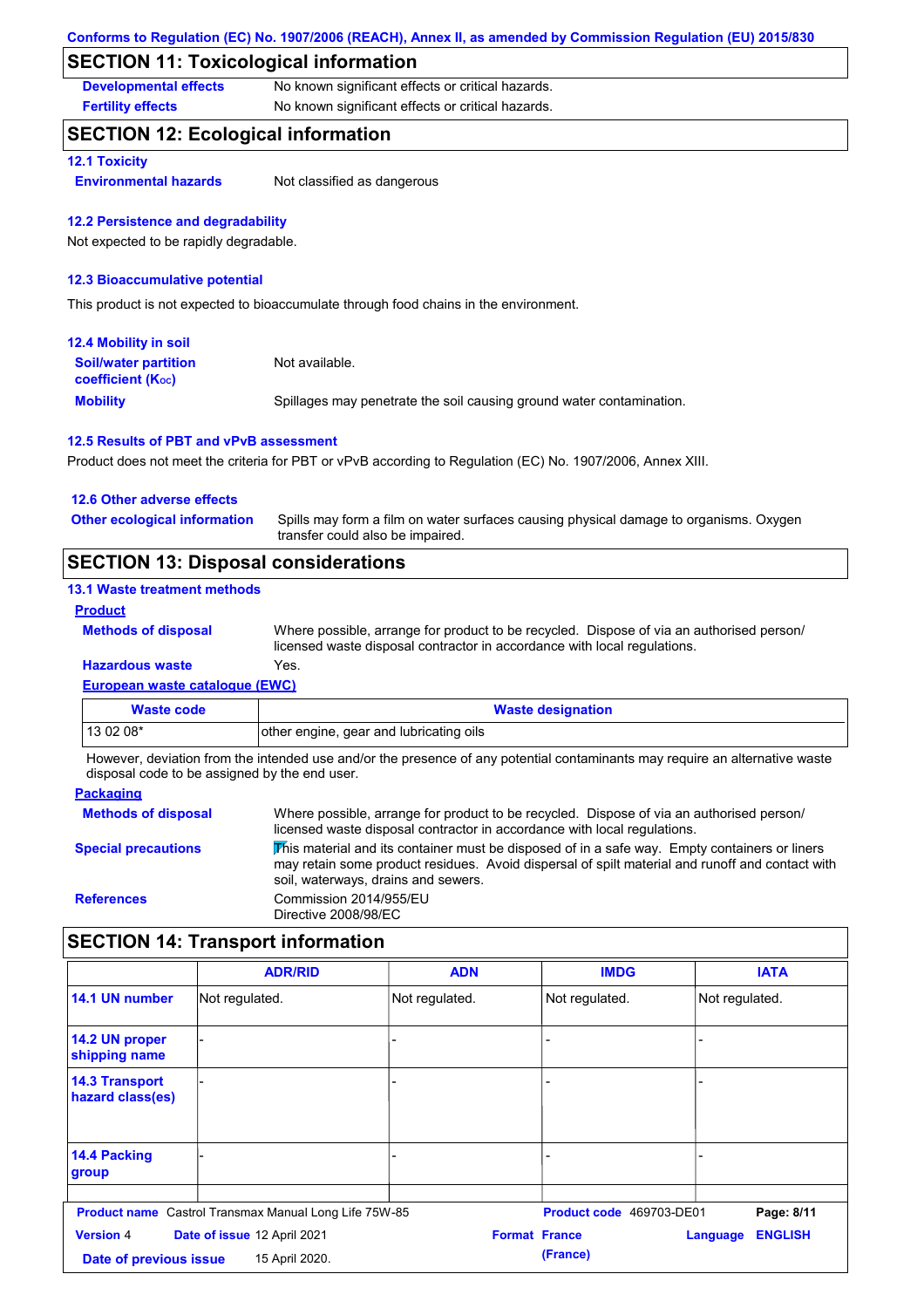# **SECTION 14: Transport information**

| 14.5                             | INO. | No. | IN <sub>o</sub> | No. |  |  |
|----------------------------------|------|-----|-----------------|-----|--|--|
| <b>Environmental</b>             |      |     |                 |     |  |  |
| hazards                          |      |     |                 |     |  |  |
| <b>Additional</b><br>information |      |     |                 |     |  |  |
|                                  |      |     |                 |     |  |  |

**14.6 Special precautions for user** Not available.

#### **14.7 Transport in bulk according to IMO instruments** Not available.

# **SECTION 15: Regulatory information**

**15.1 Safety, health and environmental regulations/legislation specific for the substance or mixture EU Regulation (EC) No. 1907/2006 (REACH)**

#### **Annex XIV - List of substances subject to authorisation**

### **Annex XIV**

None of the components are listed.

**Substances of very high concern**

None of the components are listed.

#### **EU Regulation (EC) No. 1907/2006 (REACH)**

| <b>Annex XVII - Restrictions</b><br>on the manufacture.<br>placing on the market<br>and use of certain<br>dangerous substances, | Not applicable.                                                                                                                |
|---------------------------------------------------------------------------------------------------------------------------------|--------------------------------------------------------------------------------------------------------------------------------|
| mixtures and articles                                                                                                           |                                                                                                                                |
| <b>Other regulations</b>                                                                                                        |                                                                                                                                |
| <b>REACH Status</b>                                                                                                             | The company, as identified in Section 1, sells this product in the EU in compliance with the<br>current requirements of REACH. |
| <b>United States inventory</b><br>(TSCA 8b)                                                                                     | All components are active or exempted.                                                                                         |
| <b>Australia inventory (AICS)</b>                                                                                               | All components are listed or exempted.                                                                                         |
| <b>Canada inventory</b>                                                                                                         | All components are listed or exempted.                                                                                         |
| <b>China inventory (IECSC)</b>                                                                                                  | All components are listed or exempted.                                                                                         |
| <b>Japan inventory (ENCS)</b>                                                                                                   | At least one component is not listed.                                                                                          |
| <b>Korea inventory (KECI)</b>                                                                                                   | All components are listed or exempted.                                                                                         |
| <b>Philippines inventory</b><br>(PICCS)                                                                                         | All components are listed or exempted.                                                                                         |
| <b>Taiwan Chemical</b><br><b>Substances Inventory</b><br>(TCSI)                                                                 | All components are listed or exempted.                                                                                         |
| Ozone depleting substances (1005/2009/EU)                                                                                       |                                                                                                                                |
| Not listed.                                                                                                                     |                                                                                                                                |
| <b>Prior Informed Consent (PIC) (649/2012/EU)</b><br>Not listed.                                                                |                                                                                                                                |
| <b>EU - Water framework directive - Priority substances</b><br>None of the components are listed.<br><b>Seveso Directive</b>    |                                                                                                                                |
| This product is not controlled under the Seveso Directive.                                                                      |                                                                                                                                |
| <b>National regulations</b>                                                                                                     |                                                                                                                                |
| <b>Social Security Code,</b><br><b>Articles L 461-1 to L 461-7</b>                                                              | Sécurité sociale : tableau 36                                                                                                  |
| <b>Reinforced medical</b><br>surveillance                                                                                       | Not applicable                                                                                                                 |
|                                                                                                                                 |                                                                                                                                |

| <b>Product name</b> Castrol Transmax Manual Long Life 75W-85 |                             |                | Product code 469703-DE01 | Page: 9/11 |                         |  |
|--------------------------------------------------------------|-----------------------------|----------------|--------------------------|------------|-------------------------|--|
| <b>Version 4</b>                                             | Date of issue 12 April 2021 |                | <b>Format France</b>     |            | <b>Language ENGLISH</b> |  |
| Date of previous issue                                       |                             | 15 April 2020. |                          | (France)   |                         |  |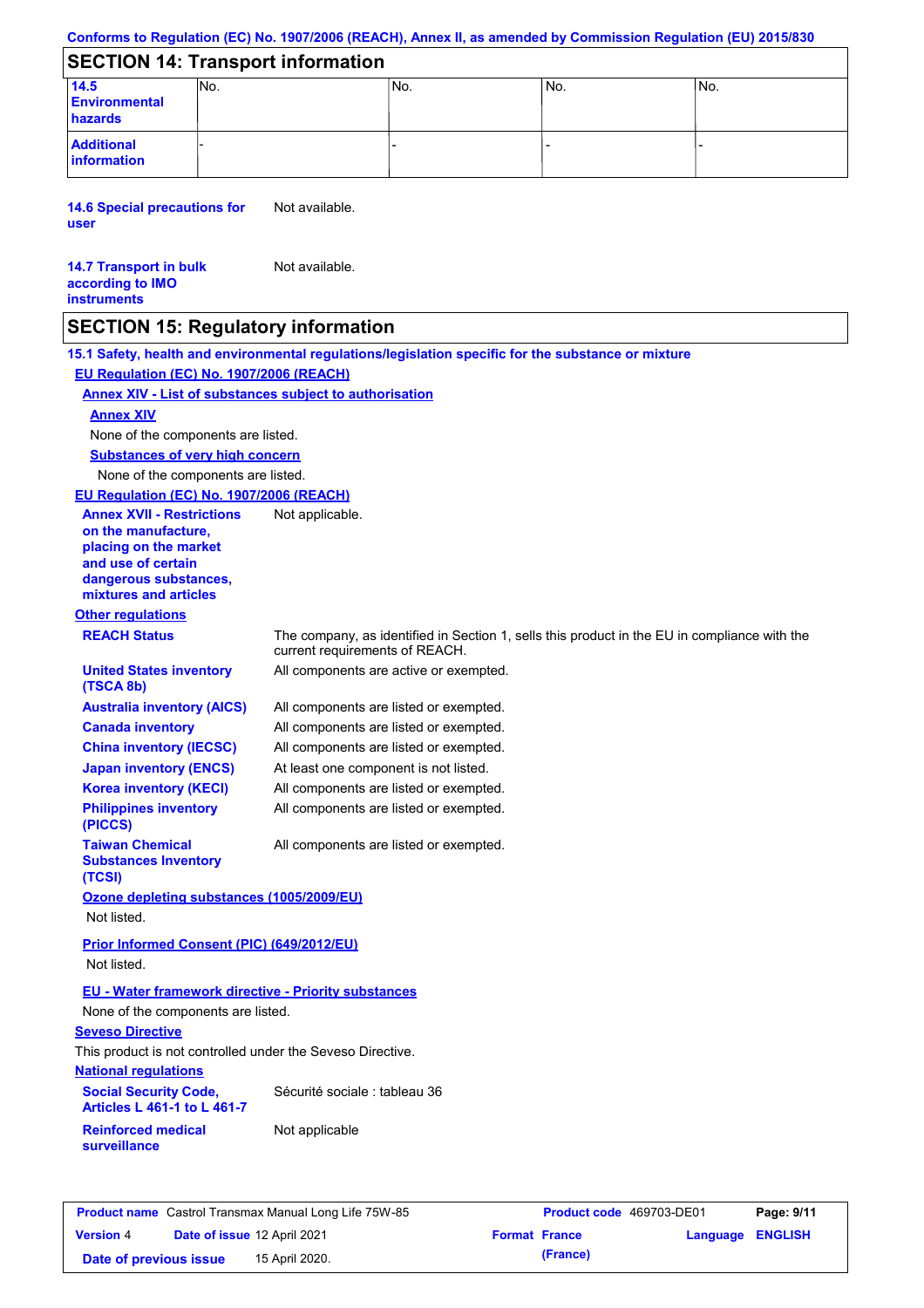# **SECTION 15: Regulatory information**

| <b>15.2 Chemical safety</b> | A Chemical Safety Assessment has been carried out for one or more of the substances within  |
|-----------------------------|---------------------------------------------------------------------------------------------|
| assessment                  | this mixture. A Chemical Safety Assessment has not been carried out for the mixture itself. |

# **SECTION 16: Other information**

| <b>Abbreviations and acronyms</b> | ADN = European Provisions concerning the International Carriage of Dangerous Goods by                          |
|-----------------------------------|----------------------------------------------------------------------------------------------------------------|
|                                   | Inland Waterway                                                                                                |
|                                   | ADR = The European Agreement concerning the International Carriage of Dangerous Goods by                       |
|                                   | Road                                                                                                           |
|                                   | ATE = Acute Toxicity Estimate                                                                                  |
|                                   | <b>BCF = Bioconcentration Factor</b>                                                                           |
|                                   | CAS = Chemical Abstracts Service                                                                               |
|                                   | CLP = Classification, Labelling and Packaging Regulation [Regulation (EC) No. 1272/2008]                       |
|                                   | CSA = Chemical Safety Assessment                                                                               |
|                                   | CSR = Chemical Safety Report                                                                                   |
|                                   | DMEL = Derived Minimal Effect Level                                                                            |
|                                   | DNEL = Derived No Effect Level                                                                                 |
|                                   | EINECS = European Inventory of Existing Commercial chemical Substances                                         |
|                                   | ES = Exposure Scenario                                                                                         |
|                                   | EUH statement = CLP-specific Hazard statement                                                                  |
|                                   | EWC = European Waste Catalogue                                                                                 |
|                                   | GHS = Globally Harmonized System of Classification and Labelling of Chemicals                                  |
|                                   | IATA = International Air Transport Association<br>IBC = Intermediate Bulk Container                            |
|                                   |                                                                                                                |
|                                   | IMDG = International Maritime Dangerous Goods<br>LogPow = logarithm of the octanol/water partition coefficient |
|                                   | MARPOL = International Convention for the Prevention of Pollution From Ships, 1973 as                          |
|                                   | modified by the Protocol of 1978. ("Marpol" = marine pollution)                                                |
|                                   | OECD = Organisation for Economic Co-operation and Development                                                  |
|                                   | PBT = Persistent, Bioaccumulative and Toxic                                                                    |
|                                   | PNEC = Predicted No Effect Concentration                                                                       |
|                                   | REACH = Registration, Evaluation, Authorisation and Restriction of Chemicals Regulation                        |
|                                   | [Regulation (EC) No. 1907/2006]                                                                                |
|                                   | RID = The Regulations concerning the International Carriage of Dangerous Goods by Rail                         |
|                                   | RRN = REACH Registration Number                                                                                |
|                                   | SADT = Self-Accelerating Decomposition Temperature                                                             |
|                                   | SVHC = Substances of Very High Concern                                                                         |
|                                   | STOT-RE = Specific Target Organ Toxicity - Repeated Exposure                                                   |
|                                   | STOT-SE = Specific Target Organ Toxicity - Single Exposure                                                     |
|                                   | TWA = Time weighted average                                                                                    |
|                                   | $UN = United Nations$                                                                                          |
|                                   | UVCB = Complex hydrocarbon substance                                                                           |
|                                   | VOC = Volatile Organic Compound                                                                                |
|                                   | vPvB = Very Persistent and Very Bioaccumulative                                                                |
|                                   | Varies = may contain one or more of the following 64741-88-4 / RRN 01-2119488706-23,                           |
|                                   | 64741-89-5 / RRN 01-2119487067-30, 64741-95-3 / RRN 01-2119487081-40, 64741-96-4/ RRN                          |
|                                   | 01-2119483621-38, 64742-01-4 / RRN 01-2119488707-21, 64742-44-5 / RRN                                          |
|                                   | 01-2119985177-24, 64742-45-6, 64742-52-5 / RRN 01-2119467170-45, 64742-53-6 / RRN                              |
|                                   | 01-2119480375-34, 64742-54-7 / RRN 01-2119484627-25, 64742-55-8 / RRN                                          |
|                                   | 01-2119487077-29, 64742-56-9 / RRN 01-2119480132-48, 64742-57-0 / RRN                                          |
|                                   | 01-2119489287-22, 64742-58-1, 64742-62-7 / RRN 01-2119480472-38, 64742-63-8,                                   |
|                                   | 64742-65-0 / RRN 01-2119471299-27, 64742-70-7 / RRN 01-2119487080-42, 72623-85-9 /                             |
|                                   | RRN 01-2119555262-43, 72623-86-0 / RRN 01-2119474878-16, 72623-87-1 / RRN                                      |
|                                   | 01-2119474889-13                                                                                               |
|                                   |                                                                                                                |
|                                   | <u>Procedure used to derive the classification according to Regulation (EC) No. 1272/2008 [CLP/GHS]</u>        |

| <b>Classification</b>                                                           |                                    | <b>Justification</b>                                                        |                                                                      |                          |          |                |
|---------------------------------------------------------------------------------|------------------------------------|-----------------------------------------------------------------------------|----------------------------------------------------------------------|--------------------------|----------|----------------|
| Not classified.                                                                 |                                    |                                                                             |                                                                      |                          |          |                |
| <b>Full text of abbreviated H</b><br><b>statements</b>                          | H304<br>H332                       |                                                                             | May be fatal if swallowed and enters airways.<br>Harmful if inhaled. |                          |          |                |
| <b>Full text of classifications</b><br>[CLP/GHS]                                | <b>Acute Tox. 4</b><br>Asp. Tox. 1 | <b>ACUTE TOXICITY - Category 4</b><br><b>ASPIRATION HAZARD - Category 1</b> |                                                                      |                          |          |                |
| <b>History</b>                                                                  |                                    |                                                                             |                                                                      |                          |          |                |
| Date of issue/Date of<br>revision                                               | 12/04/2021.                        |                                                                             |                                                                      |                          |          |                |
| Date of previous issue                                                          | 15/04/2020.                        |                                                                             |                                                                      |                          |          |                |
| <b>Prepared by</b>                                                              | <b>Product Stewardship</b>         |                                                                             |                                                                      |                          |          |                |
| $\nabla$ Indicates information that has changed from previously issued version. |                                    |                                                                             |                                                                      |                          |          |                |
| <b>Product name</b> Castrol Transmax Manual Long Life 75W-85                    |                                    |                                                                             |                                                                      | Product code 469703-DE01 |          | Page: 10/11    |
| <b>Version 4</b>                                                                | Date of issue 12 April 2021        |                                                                             | <b>Format France</b>                                                 |                          | Language | <b>ENGLISH</b> |

**Date of previous issue (France)** 15 April 2020.